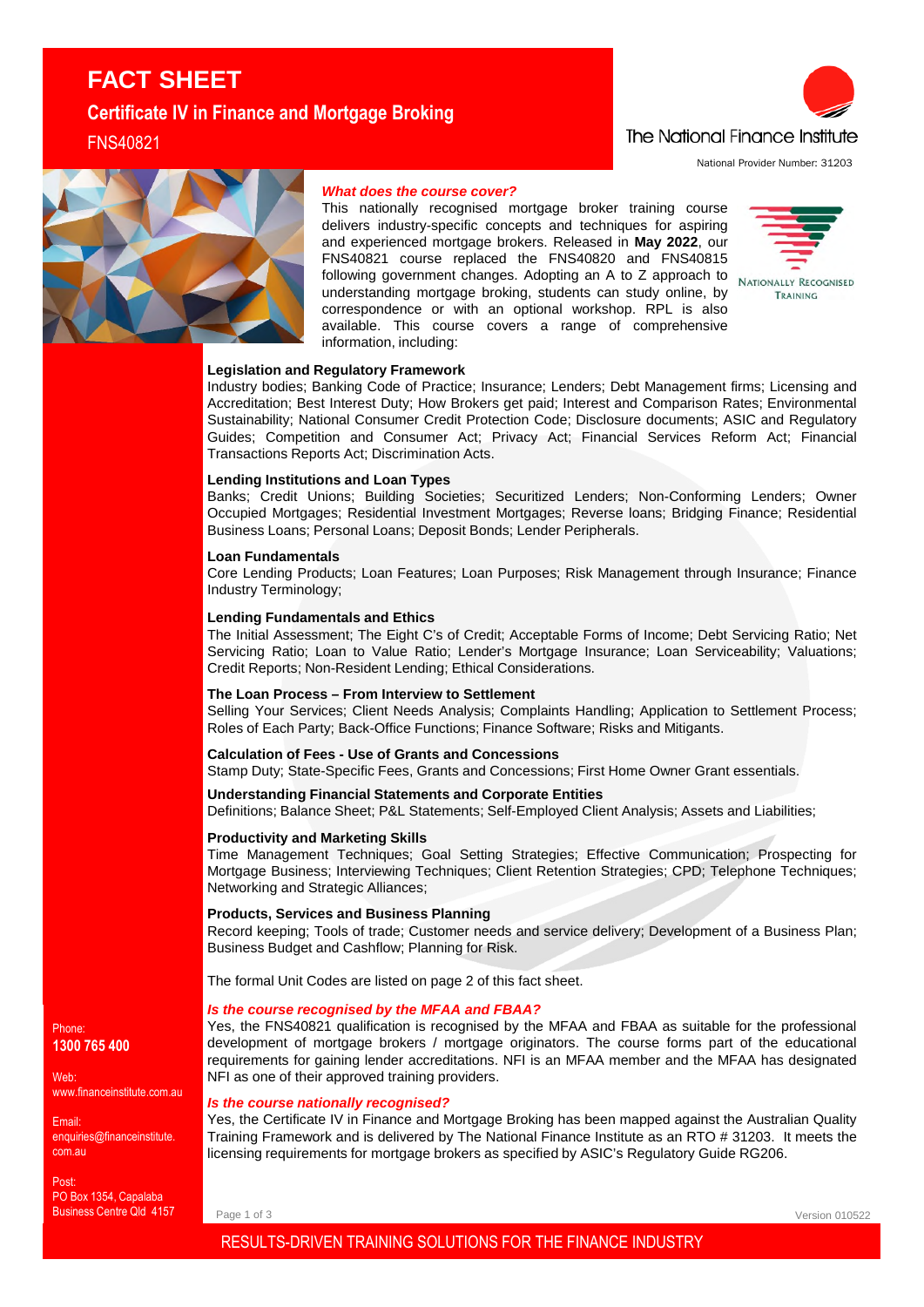

National Provider Number: 31203

## *What are the entry requirements?*

No prior qualifications or skills are required to commence this course but students must have high-school level English language and numerical understanding along with basic computer and online literacy.

## *What materials/equipment do I need?*

Access to the internet is essential in order for assessment tasks to be completed or to attend an optional Zoom workshop. Online e-learning students access the full course online. If attending a workshop, the printed course manual will be supplied ahead of workshop participation. No additional text books are required for study of this course.

#### *Which Units of Competency are covered in this course?*

# 7 Core Units

| BSBPEF501 | Manage personal and professional development                                        |
|-----------|-------------------------------------------------------------------------------------|
| FNSCUS511 | Develop and maintain professional relationships in financial services industry      |
| FNSFMB411 | Prepare loan applications on behalf clients                                         |
| FNSFMB412 | Identify client needs and present broking options                                   |
| FNSFMK515 | Comply with financial services regulation and industry codes of practice            |
| FNSINC411 | Conduct work according to professional practices in the financial services industry |
| FNSINC412 | Apply and maintain knowledge of financial products and services                     |
|           |                                                                                     |

# 5 Pre-selected Elective Units

| FNSSAM411 | Sell financial products and services                     |
|-----------|----------------------------------------------------------|
| BSBESB401 | Research and develop business plans                      |
| BSBOPS304 | Deliver and monitor a service to customers               |
| FNSFMB511 | Implement credit contracts in preparation for settlement |
| FNSSAM403 | Prospect for new clients                                 |
|           |                                                          |

# *Do you offer this course by distance education or online?*

Yes, this course is offered by distance education or by online e-learning, in addition to the optional workshop mode. The difference between online and distance is that study by distance includes an express-mailed course manual, printed in a ring binder. Many of our students appreciate having this format for their learning comfort. After completing the enrolment process, distance learning students will receive online access plus the printed course manual. Online e-learning students will access the course via the link we provide by email to our online e-learning platform. Online students do not receive a printed copy of the course manual. Both online and distance education study will need to access assessments online.

#### *When can I start the course?*

Study via distance education or online e-learning can commence at any time. Simply complete the website enrolment process or the enrolment form pdf to begin. Online e-learning logins will typically be forwarded within 48 hours. Distance learning students will receive their material by express post within one week. If choosing to study through a workshop, dates are available on our website under Course Schedules. Workshops are generally held monthly and are currently held remotely via Zoom. Groups of 5 or more can often be accommodated outside of scheduled dates, in either metropolitan or regional areas, by Zoom, to suit specific group requirements. NFI requires a minimum of 5 students registered to conduct any workshops. The optional workshops are 3 days in duration.

## *For whom has this course been developed?*

(1) People outside or new to the industry who are considering entering the mortgage/lending industry; or

(2) People seeking to find employment or advance their employment status with a mortgage broker, mortgage manager, bank, credit union, building society or similar; or

(3) People currently working for, or as, a mortgage broker or similar who are looking to formalise their skills and to obtain credit rep status or a credit licence through ASIC under the NCCP.

# *What career opportunities will it provide on completion?*

You may seek employment (including self-employment, contract work or as a franchisee) in finance broking or mortgage broking. It may also lead to employment in a Fintech, or within the lending area of a bank, credit union or mortgage manager firm. Mortgage broker training and/or finance broker training may open the door to a variety of career options.

# *Can I apply for Recognition of my Prior Learning (RPL)?*

Yes, for those who have relevant residential lending experience and have completed other training, recognition of prior learning (RPL) is available. The fee for RPL applications for the Certificate IV qualification is \$695. An application form and further information is available on the NFI website under Forms or you can request RPL information be emailed, should you wish to apply. The process takes approximately 2 weeks.